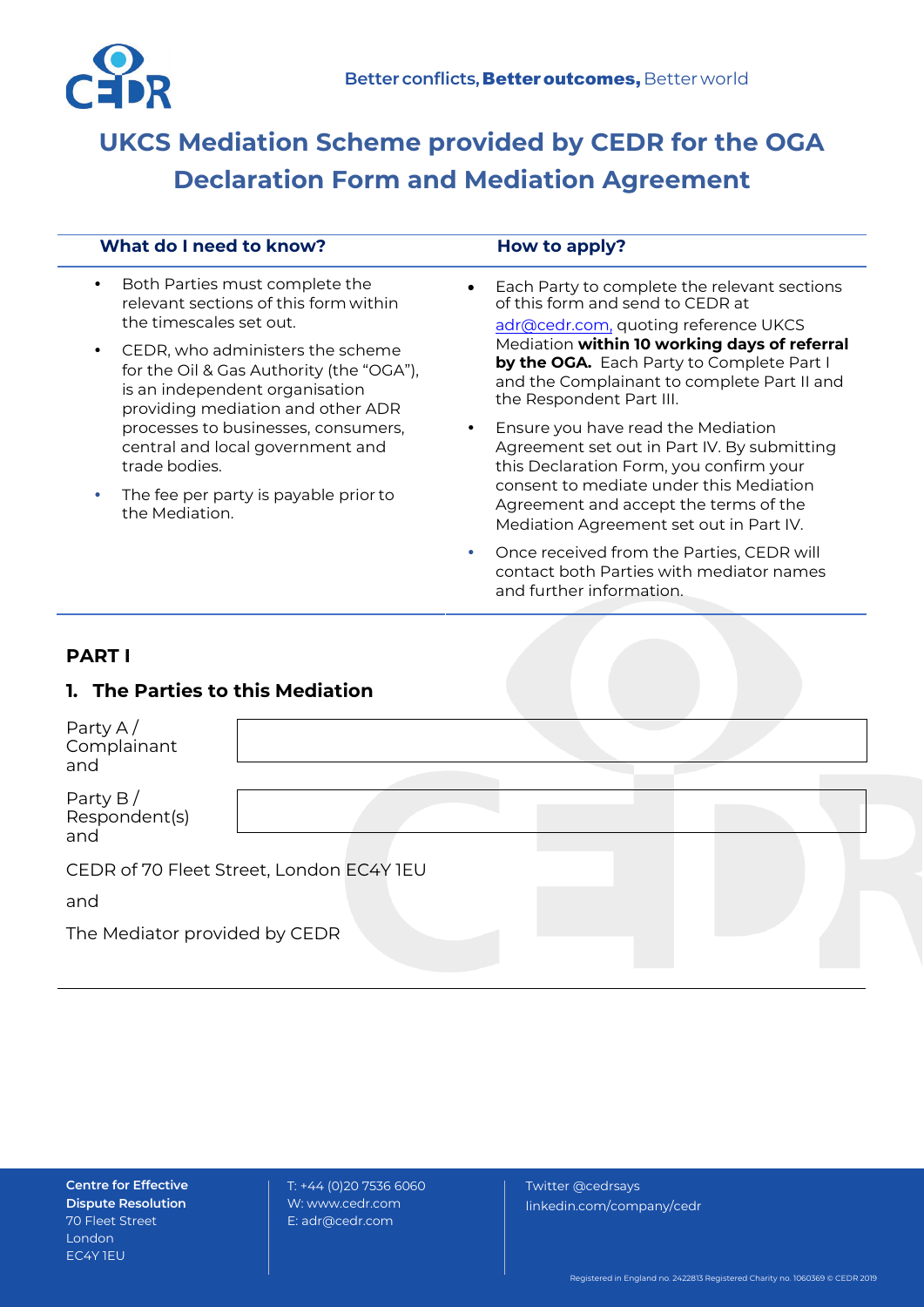

## **2. Agreed Mediation date**

Please specify the date or dates on which you are available to mediate in order of preference. Dates provided should be within 35 working days of referral to CEDR.

## **PART II - To be completed by or on behalf of the Complainant**

## **3. Party A / Complainant**

| Organisation:      |         |
|--------------------|---------|
| Full name:         |         |
| Street<br>Address: |         |
| Town:              | County: |
| Postcode:          |         |
| Contact Tel:       |         |
| E-mail<br>address: |         |

**Centre for Effective Dispute Resolution**  70 Fleet Street London EC4Y 1EU

T: +44 (0)20 7536 6060 W: [www.cedr.com](http://www.cedr.com/) E[: adr@cedr.com](mailto:adr@cedr.com)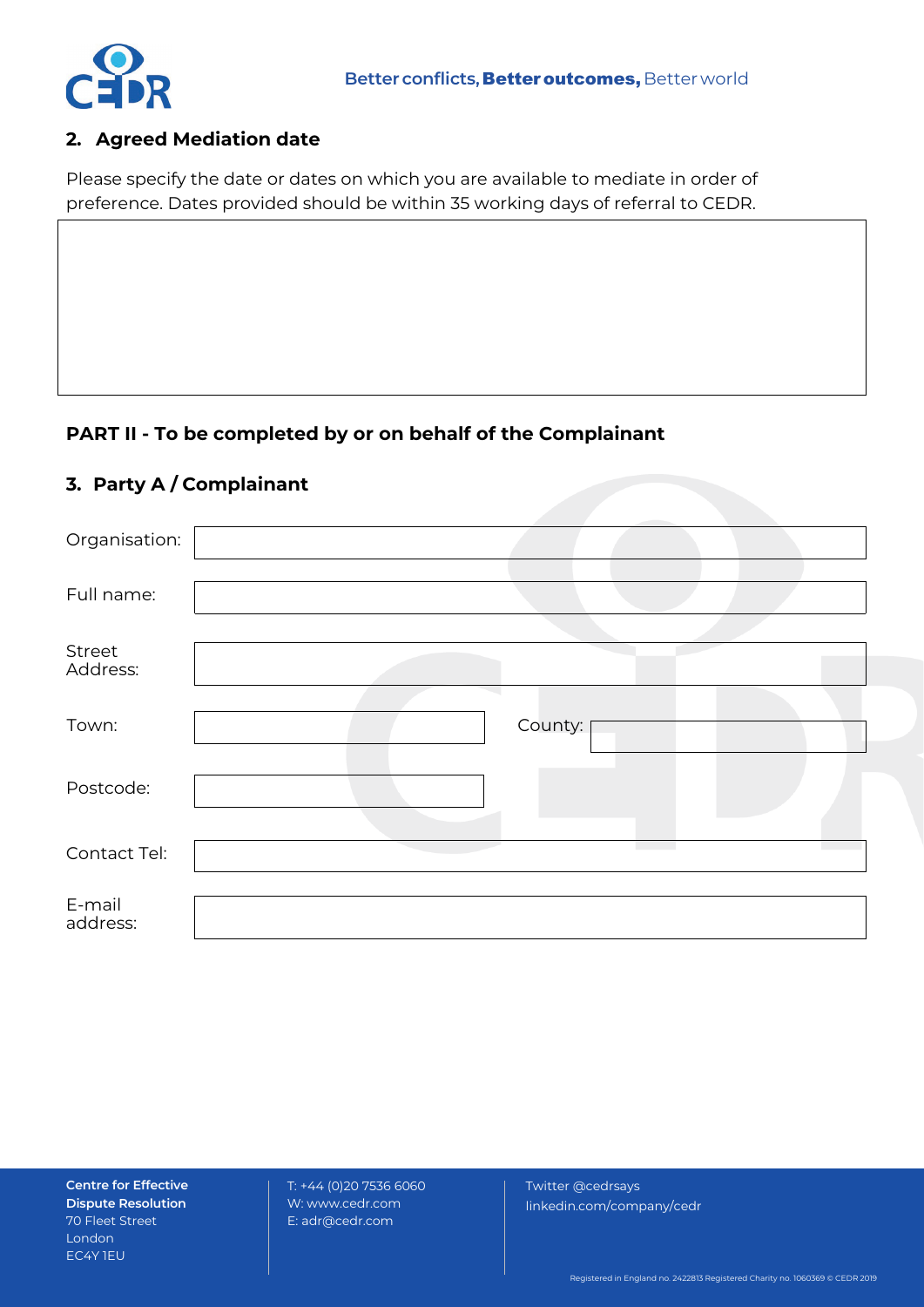

# **4. Party A / Complainant Representation (if applicable)**

| Full name:         |  |
|--------------------|--|
| Firm name:         |  |
| E-mail<br>address: |  |
| Tel:               |  |

## **5. Issues in dispute**

Please provide (in brief) a summary of your position including any financial claim. Further information may be forwarded to the Mediator on appointment.



# **6. Party A / Complainant - Agreement to proceed**

The Mediation Agreement set out in Part IV.

You should read the Mediation Agreement carefully before sending this Declaration Form to CEDR. If you do not understand any point please contact [adr@cedr.com](mailto:adr@cedr.com) or call Tel: (0)207 536 6060, quoting reference UKCS Mediation, for further information.

By submitting the Declaration Form to CEDR: (a) you agree that you have the authority to represent the Complainant; (b) you agree, on behalf of the Complainant, to mediation of the dispute; and (c) you agree, on behalf of the Complainant, to the Mediation Agreement, as set out in Part IV.

**Centre for Effective Dispute Resolution**  70 Fleet Street London EC4Y 1EU

T: +44 (0)20 7536 6060 W: [www.cedr.com](http://www.cedr.com/) E[: adr@cedr.com](mailto:adr@cedr.com)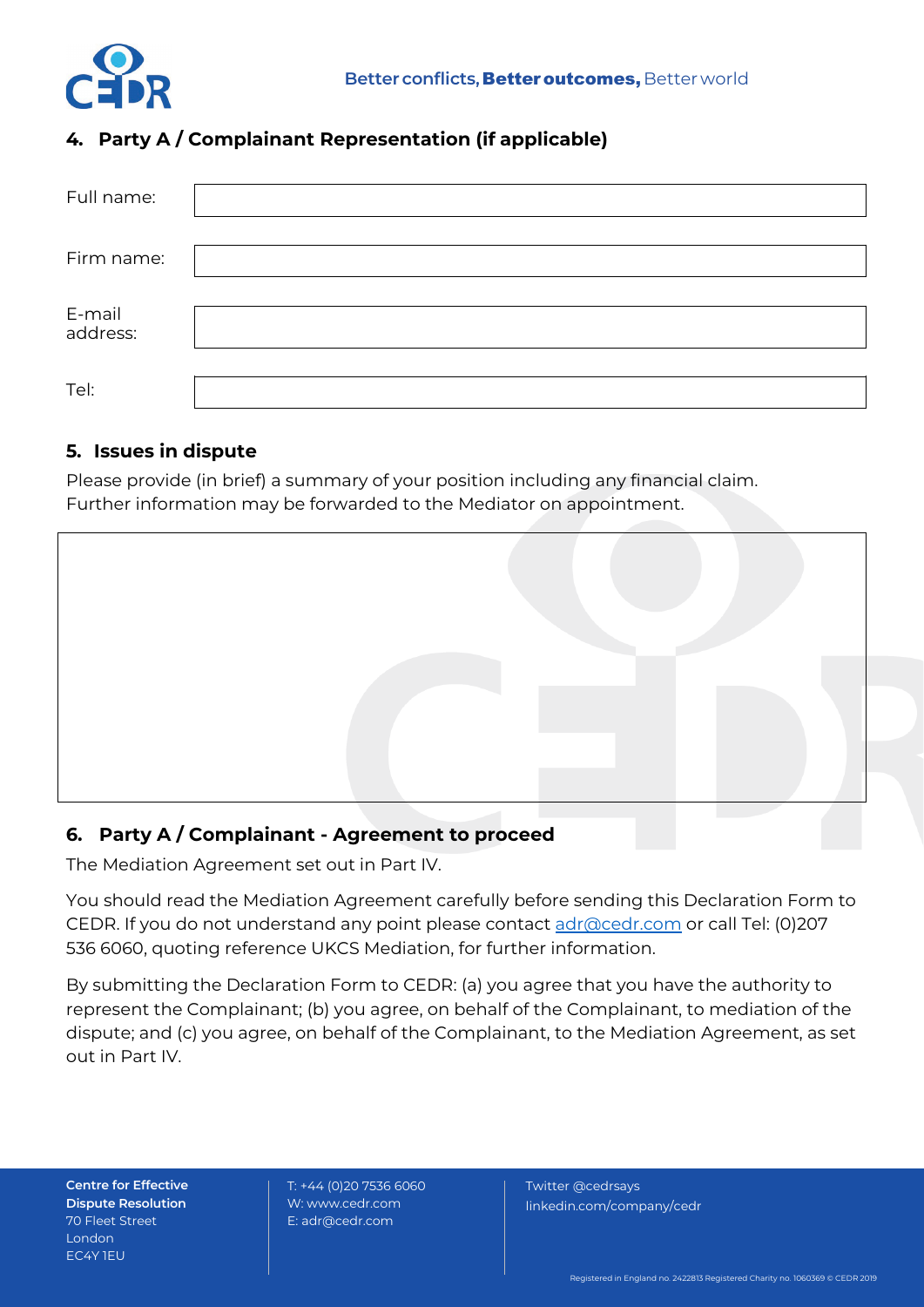

# **PART III - To be completed by or on behalf of the Respondent**

# **7. Party B / Respondent**

| Organisation:      |         |
|--------------------|---------|
| Full name:         |         |
| Street<br>Address: |         |
| Town:              | County: |
| Postcode:          |         |
| Contact Tel:       |         |
| E-mail<br>address: |         |

# **8. Party B / Respondent Representation (if applicable)**

| Full name:         |  |  |
|--------------------|--|--|
| Firm name:         |  |  |
| E-mail<br>address: |  |  |
| Tel:               |  |  |

**Centre for Effective Dispute Resolution**  70 Fleet Street London EC4Y 1EU

T: +44 (0)20 7536 6060 W: [www.cedr.com](http://www.cedr.com/) E[: adr@cedr.com](mailto:adr@cedr.com)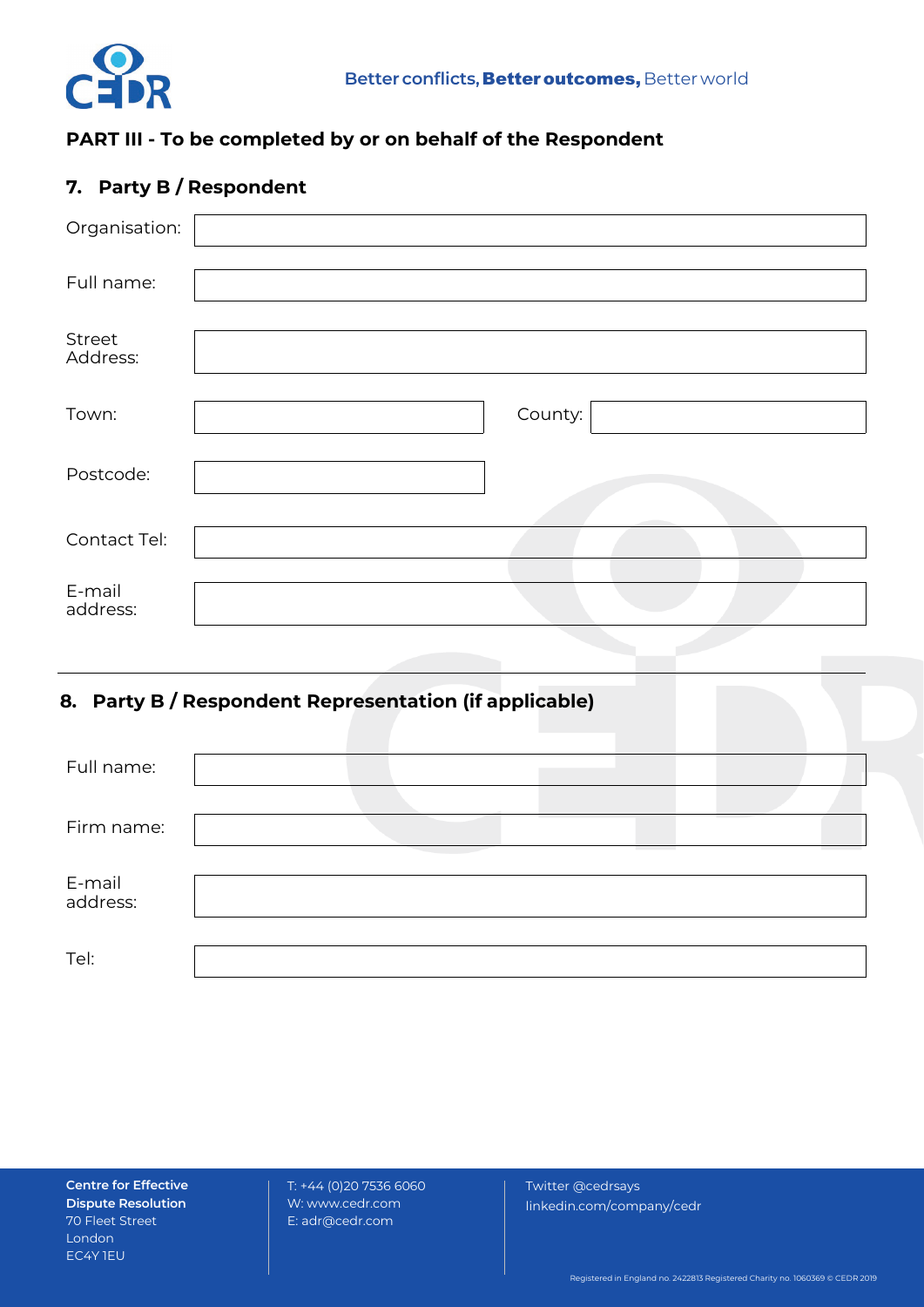

## **9. Issues in dispute**

Please provide (in brief) a summary of your position including any financial claim. Further information can be forwarded to the Mediator on appointment.

## **10. Party B / Respondent - Agreement to proceed**

The Mediation Agreement set out in Part IV.

You should read the Mediation Agreement carefully before sending this Declaration Form to CEDR. If you do not understand any point please contact [adr@cedr.com](mailto:adr@cedr.com) or call Tel: (0)207 536 6060, quoting reference UKCS Mediation, for further information.

By submitting the Declaration Form to CEDR: (a) you agree that you have the authority to represent the Respondent; (b) you agree, on behalf of the Respondent, to mediation of the dispute; and (c) you agree, on behalf of the Respondent, to the Mediation Agreement, as set out in Part IV.

## **PART IV**

## **Mediation Agreement**

IT IS AGREED THAT:

### **Choice of Mediator**

- 1. The mediator selection process is as follows:
	- a. Following receipt of this completed Declaration Form, CEDR will (within 10 working days) send to the Complainant and the Respondent a list of three mediators who have cleared conflict checks from the UKCS Mediation Scheme Panel. The Parties should seek to agree a mediator from this list within five working days.

**Centre for Effective Dispute Resolution**  70 Fleet Street London EC4Y 1EU

T: +44 (0)20 7536 6060 W: [www.cedr.com](http://www.cedr.com/) E[: adr@cedr.com](mailto:adr@cedr.com)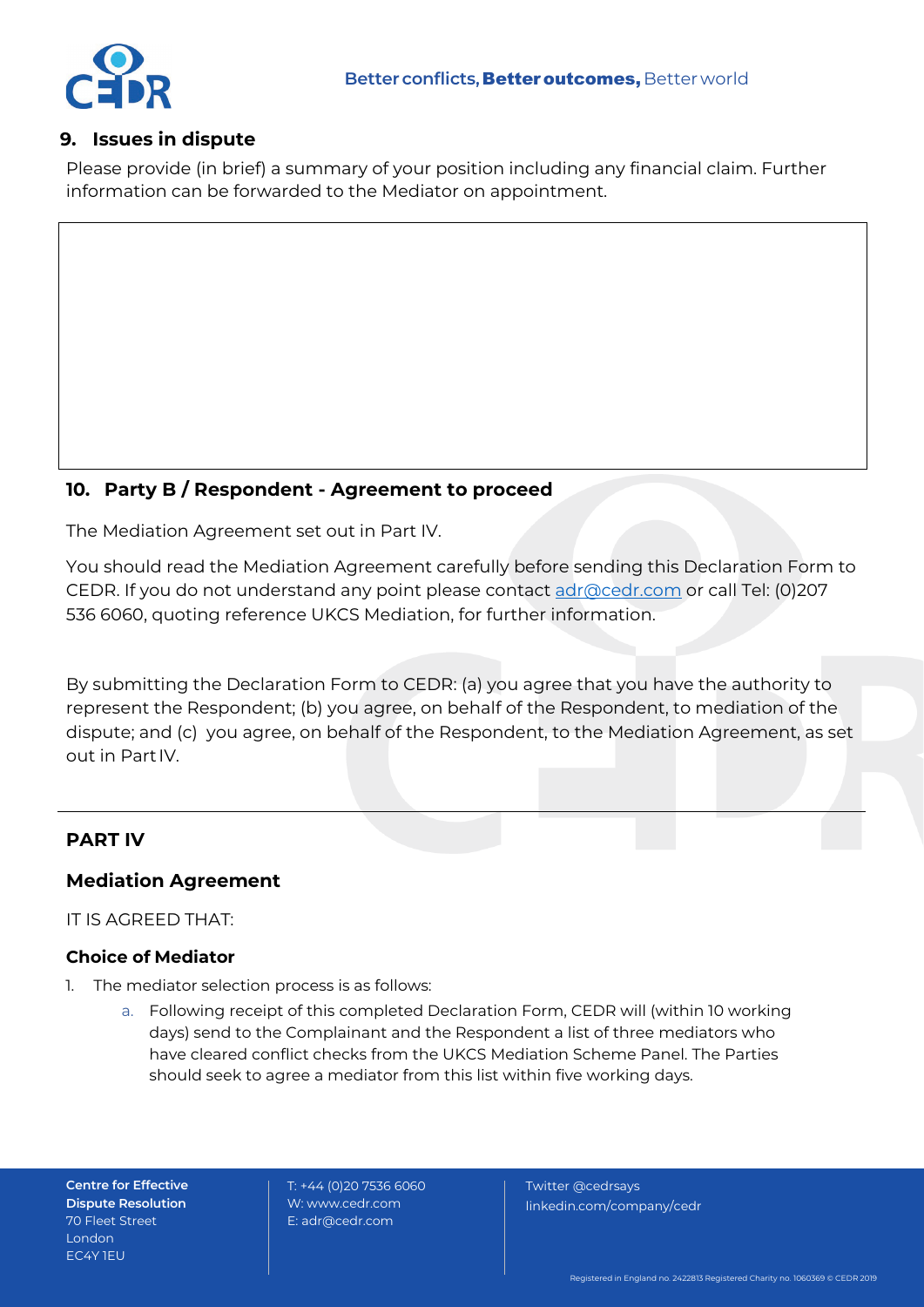

- b. If the Parties cannot agree on the appointment of one name from the list of three mediators, they will be asked to rank the names in order of preference and CEDR will select the Mediator with the highest collective rank between the Parties.
- c. Should both Parties object to the CEDR appointed Mediator, CEDR will appoint an alternate mediator from the UKCS Mediation Scheme Panel.
- d. If the Parties do not proceed with the alternate CEDR appointed Mediator, then the Mediation will not proceed.
- 2. Grounds for objection to a mediator by the Parties are restricted to reasonable conflict of interest; or, previous direct experience by a Party of the named Mediator.

### **Effect of Confirmation**

- 3. The contract for the Mediation will come into existence between the Complainant, the Respondent (together the "Parties"), the Mediator(s) and CEDR as at the time when CEDR sends to the Parties and Mediator an email confirming the Mediation is booked which will set out the details provided in Parts I-III of this form, the date and venue of the Mediation, and the Mediator (the "Confirmation").
- 4. In the event that CEDR cannot arrange a Mediation on a reasonable date agreed by the Parties for any reason, the contract will not come into existence. The case will be referred back to the OGA.

#### **Fees**

| <b>Number of Parties</b> | <b>Fee per Party</b> | <b>Fee for Additional Hours</b><br>(per party) |
|--------------------------|----------------------|------------------------------------------------|
| Two                      | $£2,500 + VAT$       | $£200 + VAT$                                   |
| Three                    | £2,125+ VAT          | $£$ 170 + VAT                                  |
| Four or more             | To be agreed         | To be agreed.                                  |

5. The UKCS Mediation Scheme fixed fee is as follows:

The fee per party covers a seven hour mediation day plus five hours of preparation. Any additional work performed by the Mediator will be charged at the fee for additional hours set out above.

- 6. In the event that the payment is not received from all Parties within the required time set out in the Confirmation, then CEDR will release the booking and the Mediator will be available to accept other assignments.
- 7. The Parties will reimburse the Mediator at cost for all reasonable expenses up to a maximum of £250 per party without prior approval. All expenses in excess of £250 will be reimbursed in equal shares if approved by the Parties in writing in advance.
- 8. The cost of the Mediation venue and any incidentals required for the Mediation day are not included in the Mediator's fees or expenses.

**Centre for Effective Dispute Resolution**  70 Fleet Street London EC4Y 1EU

T: +44 (0)20 7536 6060 W: [www.cedr.com](http://www.cedr.com/) E[: adr@cedr.com](mailto:adr@cedr.com)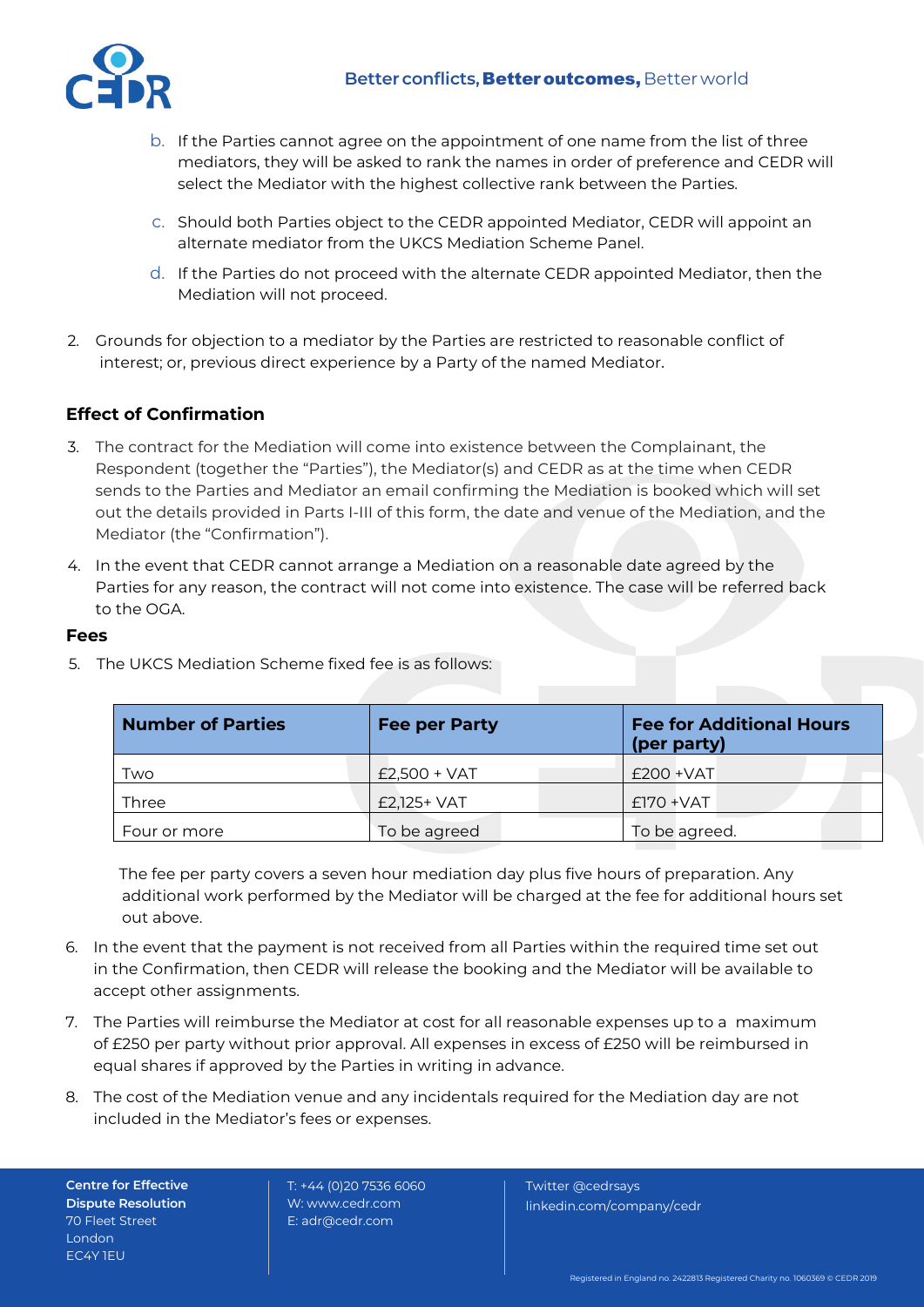

#### **Payment Terms**

- 9. Parties agree to share equally all fees and expenses unless otherwise expressly agreed between them.
- 10. The Parties are required to make a payment on account for the amount set out in the Confirmation, at least 10 working days in advance of the scheduled Mediation. If the Mediation is to take place less than 10 working days from the date of the Confirmation, then the payment on account must be made within 24 hours of the Confirmation being sent. The payment on account will be calculated by reference to the Fee per party set out in the table in clause 5 above. fixed fee plus any additional estimated preparation time.
- 11. Failure to pay the payment on account in accordance with clause 10 above, may result in CEDR releasing the booking and the Mediator taking other assignments for that date.
- 12. CEDR may agree to proceed without a payment on account if the dispute is funded by insurance or otherwise, subject to verification.
- 13. Following the Mediation, the Parties will be invoiced for any additional fees and/or expenses that have been incurred over and above that covered by the initial payment on account at the rate set out in the Confirmation. Payment terms of 30 days shall apply.
- 14. Any surplus funds held by CEDR on account will be refunded within 30 days of the Mediation's conclusion.
- 15. All fees quoted are exclusive of VAT which will apply at the prevailing rate.

## **The Mediation**

16. The Complainant and the Respondent agree to attempt in good faith to settle their dispute at the Mediation. The Mediator agrees to conduct and the Complainant the Respondent agree to participate in the Mediation in accordance with the Mediation Agreement set out in this Declaration Form and consistent with the current version of the CEDR Code of Conduct for Third Party Neutrals.

#### **Authority and status**

17. The person agreeing to the Mediation and this Mediation Agreement on behalf of each Party warrants having authority to bind that Party and all other persons present on that Party's behalf at the Mediation to observe this Mediation Agreement, and also having authority to bind that Party to the terms of any settlement.

### **Confidentiality and without prejudice status**

- 18. Every person involved in the Mediation:
	- a. will keep confidential all information arising out of or in connection with the Mediation, including the terms of any settlement, unless otherwise agreed by the Parties in writing but not including the fact that the Mediation is to take place or has taken place or where disclosure is required by law, or to implement or to enforce terms of settlement or to notify the Oil and Gas Authority, their insurers, insurance brokers and/or accountants; and

**Centre for Effective Dispute Resolution**  70 Fleet Street London EC4Y 1EU

 $T: +44 (0)2075366606$ W: [www.cedr.com](http://www.cedr.com/) E[: adr@cedr.com](mailto:adr@cedr.com)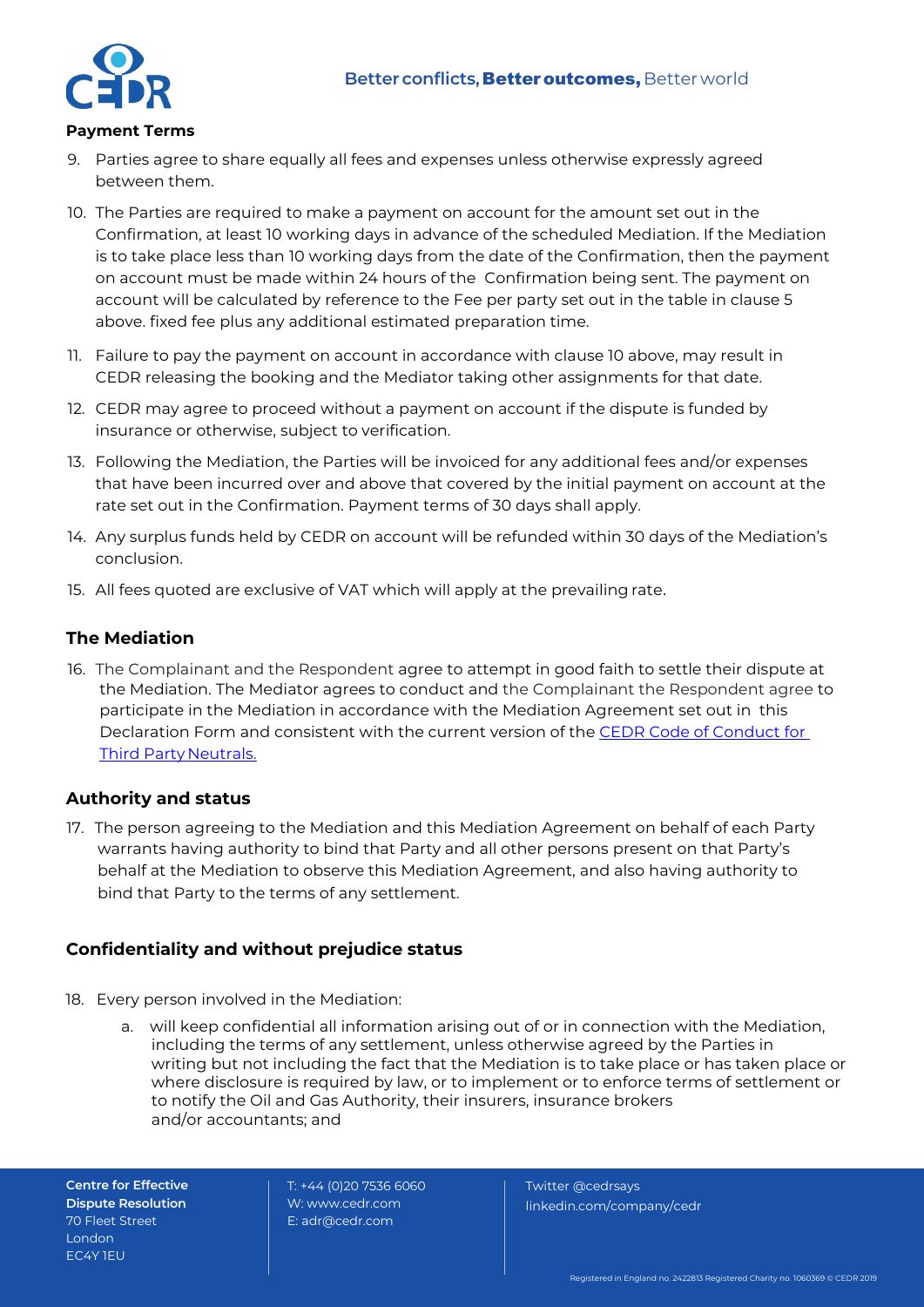

- b. acknowledges that all such information passing between the Parties, the Mediator and/or CEDR, however communicated, is agreed to be without prejudice to any Party's legal position and may not be produced as evidence or disclosed to any judge, arbitrator or other decision-maker in any legal or other formal process, except where otherwise disclosable in law.
- 19. Where a Party privately discloses to the Mediator or CEDR any information in confidence before, during or after the Mediation, the Mediator or CEDR will not disclose that information to any other Party or person without the consent of the Party disclosing it, unless required by law to make disclosure. The Parties agree, however, that the Mediator may disclose such information to CEDR provided that such disclosure is made by the Mediator and received by CEDR in confidence.

## **Liability**

- 20. Nothing in the Mediation Agreement shall have the effect of excluding or limiting any liability which cannot be excluded or limited in law.
- 21. The Complainant and the Respondent each agree that CEDR:
	- (a) assumes no responsibility for the conduct of the Mediation by the Mediator(s) nor the outcome of the Mediation, including any professional judgments contained therein, and CEDR shall not be liable for loss or damage that may arise from the conduct of the Mediation or the outcome of the Mediation;
	- (b) Is not liable for any claim in relation to the suitability of the appointment of any Mediator(s); and
	- (c) excludes, to the maximum extent permitted by law, all representations, warranties, conditions and other terms (including the conditions implied by law and the use of reasonable care and skill which, but for this clause 21, might have effect in relation to the Mediation Agreement) in respect of the Mediator(s), the Mediation and the outcome of the Mediation.
- 22. Subject to the Mediation Agreement, in no circumstances shall CEDR be liable to any other party in contract, tort (including negligence or breach of statutory duty) or otherwise howsoever arising or whatever the cause thereof, for:
	- (a) any loss of profit;
	- (b) loss of business;
	- (c) loss of reputation;
	- (d) loss of contracts;
	- (e) loss of revenues or anticipated savings; or
	- (f) any special, indirect or consequential damage of any nature.

**Centre for Effective Dispute Resolution**  70 Fleet Street London EC4Y 1EU

T: +44 (0)20 7536 6060 W: [www.cedr.com](http://www.cedr.com/) E[: adr@cedr.com](mailto:adr@cedr.com)

Twitter @cedrsays

linkedin.com/company/cedr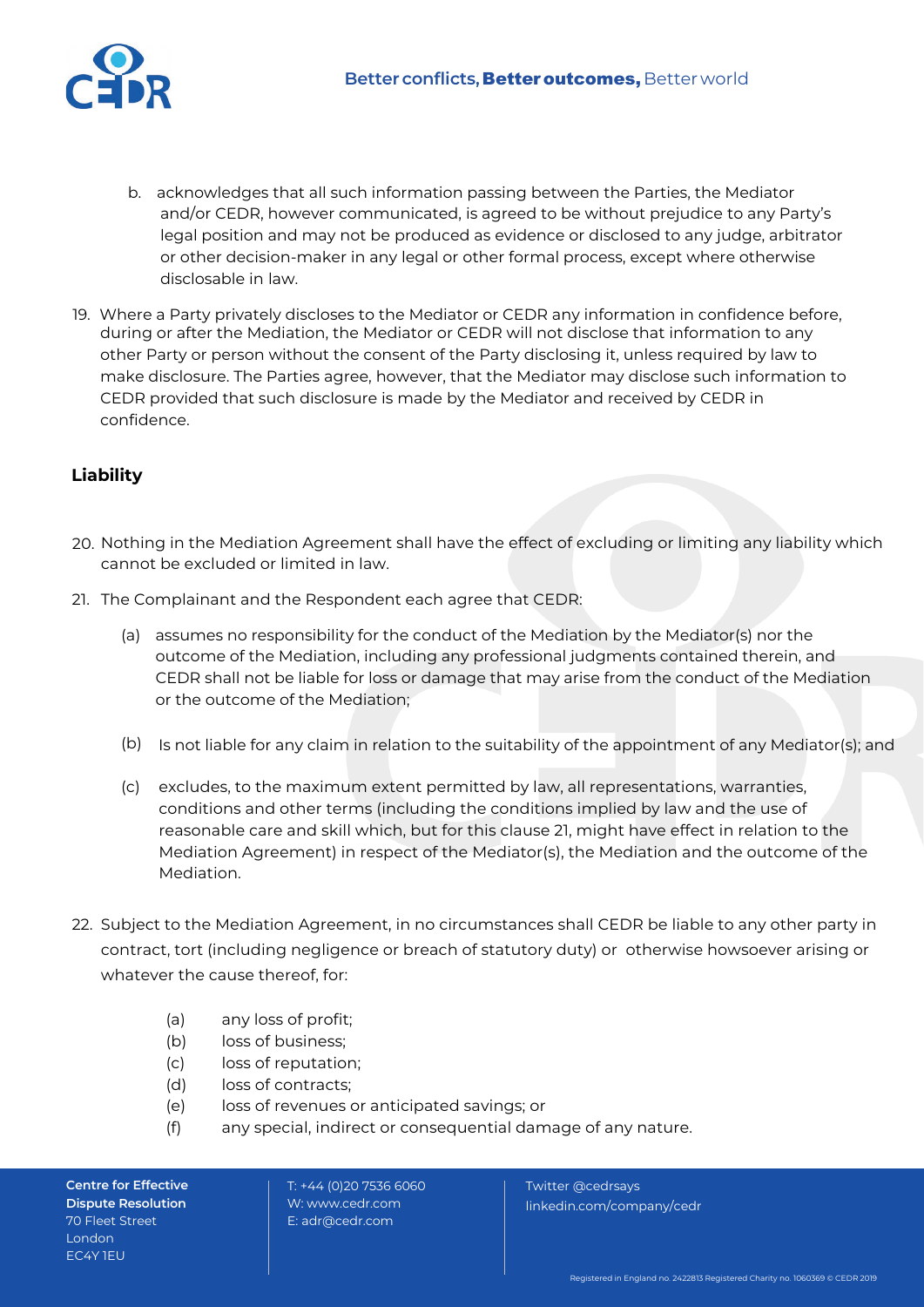#### **Better conflicts, Better outcomes, Better world**



- The Parties understand that the Mediator and CEDR do not give legal advice and agree that they will not make any claim against the Mediator or CEDR in connection with this Mediation. The Parties will not make an application to call the Mediator or any employee or consultant of CEDR as a witness, nor require them to produce in evidence any records or notes relating to the Mediation, in any litigation, arbitration or other formal process arising out of or in connection with their dispute and the Mediation; nor will the Mediator nor any CEDR employee or consultant act or agree to act as a witness, expert, arbitrator or consultant in any such process. If any Party does make such an application (as listed above), that Party will fully indemnify the Mediator or the employee or consultant of CEDR in respect of any costs any of them incur in resisting and/or responding to such an application, including reimbursement at the Mediator's standard hourly rate for the Mediator's time spent in resisting and/or responding to such an application. 23.
- Subject to the Mediation Agreement, CEDR's total liability to the other Parties in respect of all losses, costs, claims or expenses arising under or in connection with the Mediation Agreement, whether in contract, tort (including negligence), breach of statutory duty, or otherwise, shall in no circumstances exceed a sum equal to the total booking fee paid by the Complainant and the Respondent to CEDR under or pursuant to the Mediation Agreement. This clause 24 shall not limit the Complainant and/or the Respondent obligation to pay the booking fee or any other Mediation fees. 24.

## **Settlement formalities**

- No terms of settlement reached at the Mediation will be legally binding until set out in writing and signed by or on behalf of each of the Parties. 25.
- If settlement is reached, the Parties will agree what is recorded for disclosure to the OGA. 26.
- If no or partial settlement is reached, the Parties will agree what outstanding issues are recorded for disclosure to the OGA. 27.

#### **Legal status and effect of the Mediation**

- The terms in the Mediation Agreement are governed by the law of England and Wales and the courts of England and Wales shall have exclusive jurisdiction to decide any matters arising out of or in connection with the Mediation Agreement and the Mediation. 28.
- The referral of the dispute to the Mediation does not affect any rights that exist under Article 6 of the European Convention of Human Rights, and if their dispute does not settle through the Mediation, the Parties' right to a fair trial remains unaffected. 29.

**Centre for Effective Dispute Resolution**  70 Fleet Street London EC4Y 1EU

T: +44 (0)20 7536 6060 W: [www.cedr.com](http://www.cedr.com/) E[: adr@cedr.com](mailto:adr@cedr.com)